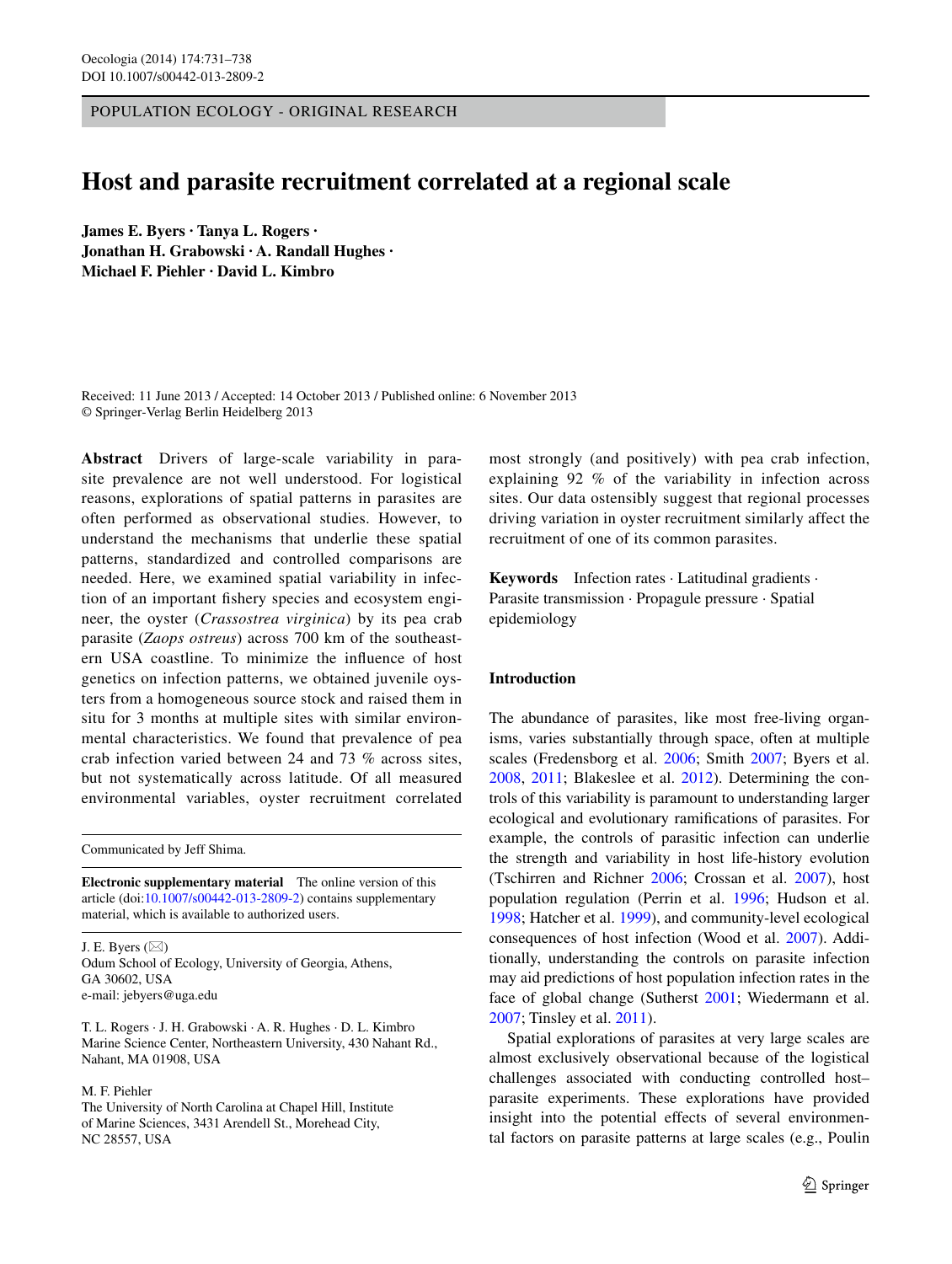and Mouritsen [2003;](#page-7-7) Brown et al. [2008](#page-6-7); Byers et al. [2008](#page-6-1); Thieltges et al. [2009](#page-7-8)). However, the causal mechanisms controlling large-scale spatial heterogeneity in infection are not able to be directly explicated from observation alone. Therefore, it is often unknown whether an observed pattern is driven by spatial variation in the parasite, the host, the biotic and abiotic environment, or an interaction of these (Mouritsen et al. [2003;](#page-6-8) Hawley and Altizer [2011](#page-6-9)).

Throughout many coastal areas of the North Atlantic, the ecologically and economically important Eastern oyster (*Crassostrea virginica*) is infected by the parasitic oyster pea crab *Zaops ostreus* (=*Pinnotheres ostreum*). The small crab (<1.5 cm width) lives most of its life inside the gills of an oyster, and occasionally other bivalves, using the host for protection and food acquisition (Sandifer [1972](#page-7-9)). Pea crabs spawn in the summer and their larvae take about 1 month to develop in the water column before locating and infecting their oyster hosts (Sandoz and Hopkins [1947](#page-7-10)). Pea crab infection often causes gill damage (Stauber [1945\)](#page-7-11) and affects the condition index (Sandoz and Hopkins [1947](#page-7-10); Mercado-Silva [2005](#page-6-10)) and gonad development of oysters (O'Beirn and Walker [1999](#page-7-12)), but does not seem to increase mortality. While the natural history and ecology of *Z. ostreus* is well known (Stauber [1945](#page-7-11); Sandoz and Hopkins [1947](#page-7-10); Christensen and McDermott [1958\)](#page-6-11), it has hitherto been studied primarily on a local scale (e.g., O'Beirn and Walker [1999](#page-7-12)), and reported prevalence in oysters varies tremendously from 1 to 100 % (e.g., Galtsoff [1964](#page-6-12); O'Beirn and Walker [1999](#page-7-12)). However, because the host and parasite species coexist over a large latitudinal range, this system

732 Oecologia (2014) 174:731–738

provides the opportunity to examine potential drivers of spatial structure of variability in infection.

To determine whether spatial differences in oyster infection stem from characteristics of the host, the parasite, trophic interactions, and/or the environment, we conducted a controlled comparison of parasite infection at a biogeographic scale. Along more than 700 km of coastline of the southeastern US, we deployed juvenile oysters to multiple sites in a standardized protocol that controlled the densities and identities of interacting species and as many characteristics of the host as possible (including a homogeneous genetic stock, age, and size). Also, by deploying host oysters concurrently for the same length of time at the same tidal height and similar salinities at every site, we controlled for several highly influential environmental aspects that collectively control exposure time to infective pea crab stages (Beach [1969](#page-6-13)). We tracked the major remaining abiotic and biotic variables (i.e., temperature, mean daily submergence, ambient oyster density, and recruitment) among sites to use as covariates in our analyses.

# **Materials and methods**

To examine the biogeographic variability in parasite infection rates, we exposed host oysters at six estuarine sites throughout the Southeastern Atlantic Bight to natural pea crab infection (Fig. [1\)](#page-1-0). Because our emphasis was on largescale patterns driving pea crab variability, we chose the estuary as our primary level of replication. To standardize

<span id="page-1-0"></span>**Fig. 1** The southeastern US showing our six experimental sites. *Inset* in *upper left corner* denotes the location of the Southeastern Atlantic Bight which is shown in fuller detail in the larger map. *PF* Pellicer Flats, Marineland, Florida; *SA* Crescent Beach, St. Augustine, Florida; *SKIO* Skidway Island, Georgia; *ACE* Ace Basin, South Carolina; *MB* Masonboro Island, North Carolina; *HH* Hoop Hole Creek, near Morehead City, North Carolina

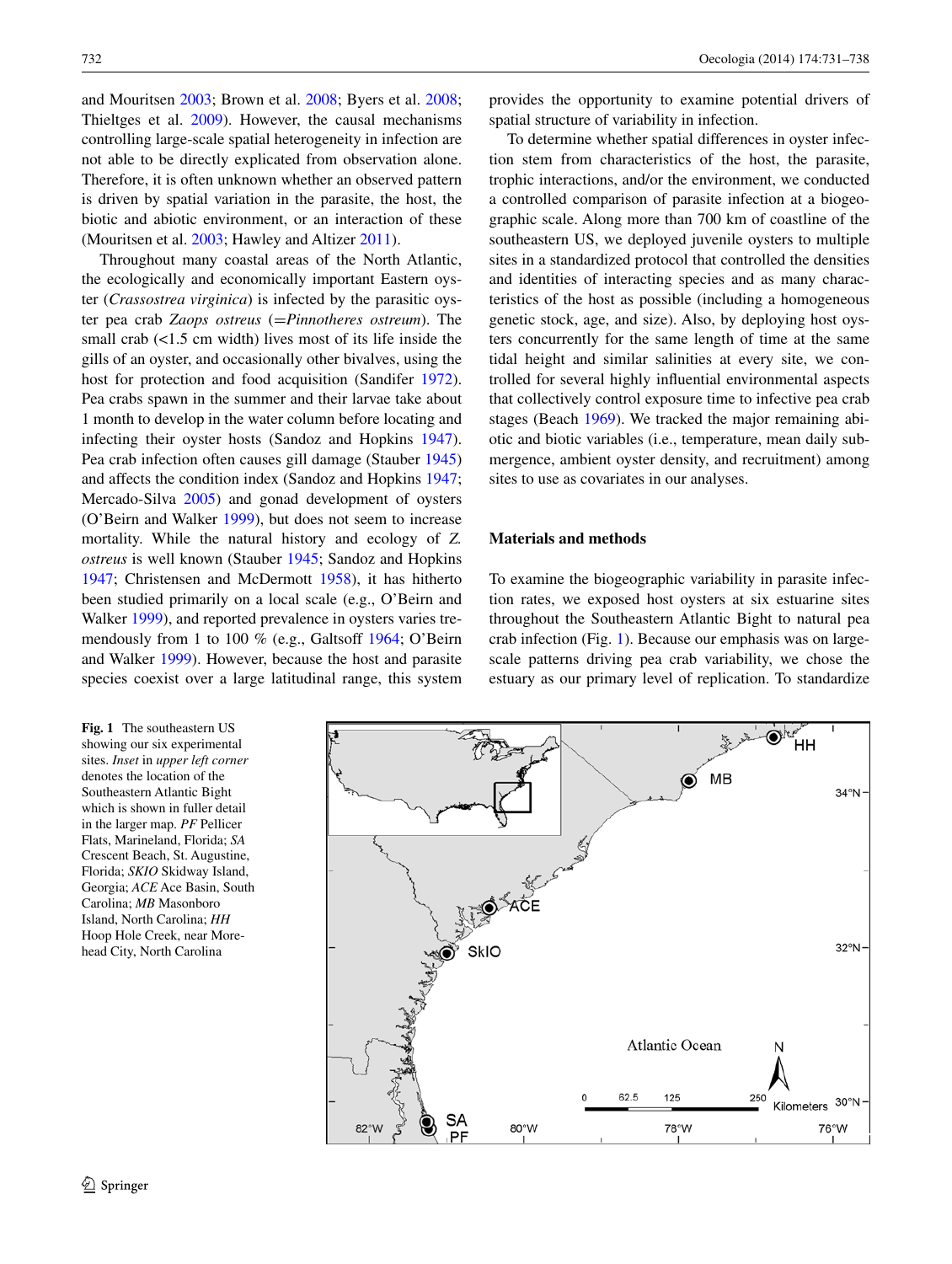our comparisons across this biogeographic scale and to help isolate the roles of larger scale processes, we tried to minimize variability in potentially influential microhabitat factors among sites as much as possible. To this end, each selected site was polyhaline (>18ppt), near the mouth of an estuary, and had dense oyster reefs nearby. We also matched sites for similar water flow and sediment properties. While maintaining these similar environmental characteristics, we chose sites systematically spaced throughout this range at least 100 km apart. The two sites in Florida, however, were spaced closer than desired because of the difficulty in finding similar matching microhabitat characteristics at more broadly dispersed sites in northern Florida. However, post hoc examination of the data verified the independence among our sites, including the two Florida sites, in regard to both predictor and response variables. We also considered grouping sites into three regions, but with only six total sites we felt that this approach stretched the limits of our data.

Because we wanted to isolate factors relating to the parasite and the environment that drive variability, we used a homogeneous source stock for our experimental oyster hosts. The host stock did not derive from any of our experimental sites to avoid possible preference (or avoidance) of local parasites for local hosts, or better resistance of a local host genotype in its home environment. The experimental oysters were spawned at a Florida hatchery in March 2011 from parent stock collected from Pine Island (Lee County), Florida, on the Gulf Coast. The parent stock was composed of ~25 males and 14 females. Eggs released by females were placed in separate containers; sperm released from males was mixed in a common container and then distributed to the eggs to fertilize them. The oysters were raised to small juvenile stage and then shipped to our field sites.

At each location, multiple teams created deployment units that were comprised of 12 juvenile oysters (also known as spat) (initial length 0.7–1.9 cm) equally spaced in a checkerboard pattern on an  $11 \times 11$  cm ceramic tile. The spat were adhered to the tile in their natural upright positions with a small amount of marine epoxy (Z-spar A-788 Splash Zone Compound). To control the oyster abundance immediately surrounding our focal oyster hosts as well as the predators that had access to them, at each site we constructed replicate oyster reefs on intertidal mudflats that had no present oyster population. We chose these mudflats to match tidal height elevations of natural oysters in the area  $(-+0.75 \text{ m}$  MLLW). At each site, we installed nine circular Vexar mesh cages (2.4 m diameter, 1 m height, 6.4 mm mesh size), which we positioned 3 m from each other. We dug the cages 30 cm into the ground, supported the sides with rebar poles, and enclosed the tops with 6.4-mm mesh bird netting. We constructed oyster reefs (1.5 m diameter) in the center of each cage by first laying down one bushel (35.2 L) of dead oyster shell for stability and then placing on top three bushels of locally-collected live oyster clusters which had been washed and soaked in freshwater to remove all epifaunal species. This technique was highly effective and oysters were held in flowing seawater tanks in the laboratory for a day following to ensure that the process had no adverse effects on their survival. To avoid the possibility of differential exposure to predators causing stress-induced susceptibility to parasites (Raffel et al. [2010](#page-7-13)), we stocked each cage with standardized combinations of common reef predators, including mud crabs (*Panopeus herbstii*), oyster drills (*Urosalpinx cinerea*), bluecrabs (*Callinectes sapidus*), and toadfish (*Opsanus tau*). These include some of the most common predators (i.e., mud crabs) and represent a range of predators types (secondary vs. tertiary; sit-andwait vs. active; selective vs. generalist).

Within each of these cages, we deployed six experimental tiles to which the 12 oyster spat had been affixed. Each tile was glued with silicone to a brick ( $15 \times 15 \times 4.5$  cm) for support and mounted vertically by securing the brick upright to a post. Tiles were placed 25 cm inward from the edge of the reef, facing outward, and were evenly spaced around the perimeter of the reef. To increase the number of focal oysters surviving to the end of experiment, we placed a subcage made of 6.4-mm PVC-coated wire mesh (43 cm  $\times$  18 cm  $\times$  16 cm high) over every other one of these six tiles to exclude any consumers. To quantify the similarity of our study systems, at each site we deployed Hobo gauges throughout the experiment that recorded temperature as well as tidal submergence. The experiment ran at all sites for 56–88 days from early June to late August 2011 when all tiles were recovered and frozen for subsequent analysis (Appendix A).

To ensure proper analytical consistency, all tiles were processed by a single investigator. We measured individual shell lengths of a random subsample of 20 spat per cage, or the maximum available if <20 spat survived. At one Florida site (PF), there were three cages in which we processed up to 31 spat to boost the overall sample size. Each oyster was dissected to determine the presence or absence of pea crabs.

To add to our list of tracked ecological variables, we enumerated the number of oyster spat that naturally recruited to each tile and support brick during the course of the experiment and averaged these values across the six replicates within each cage and across the nine cages. At the Georgia and South Carolina sites (SKIO and ACE), these recruits were also useful in a second manner. Due to a large number of spat that naturally recruited to the tiles during the course of the experiment, we separately quantified pea crab infection prevalence at these two sites in >150 naturally recruited spat for comparison with our deployed focal spat.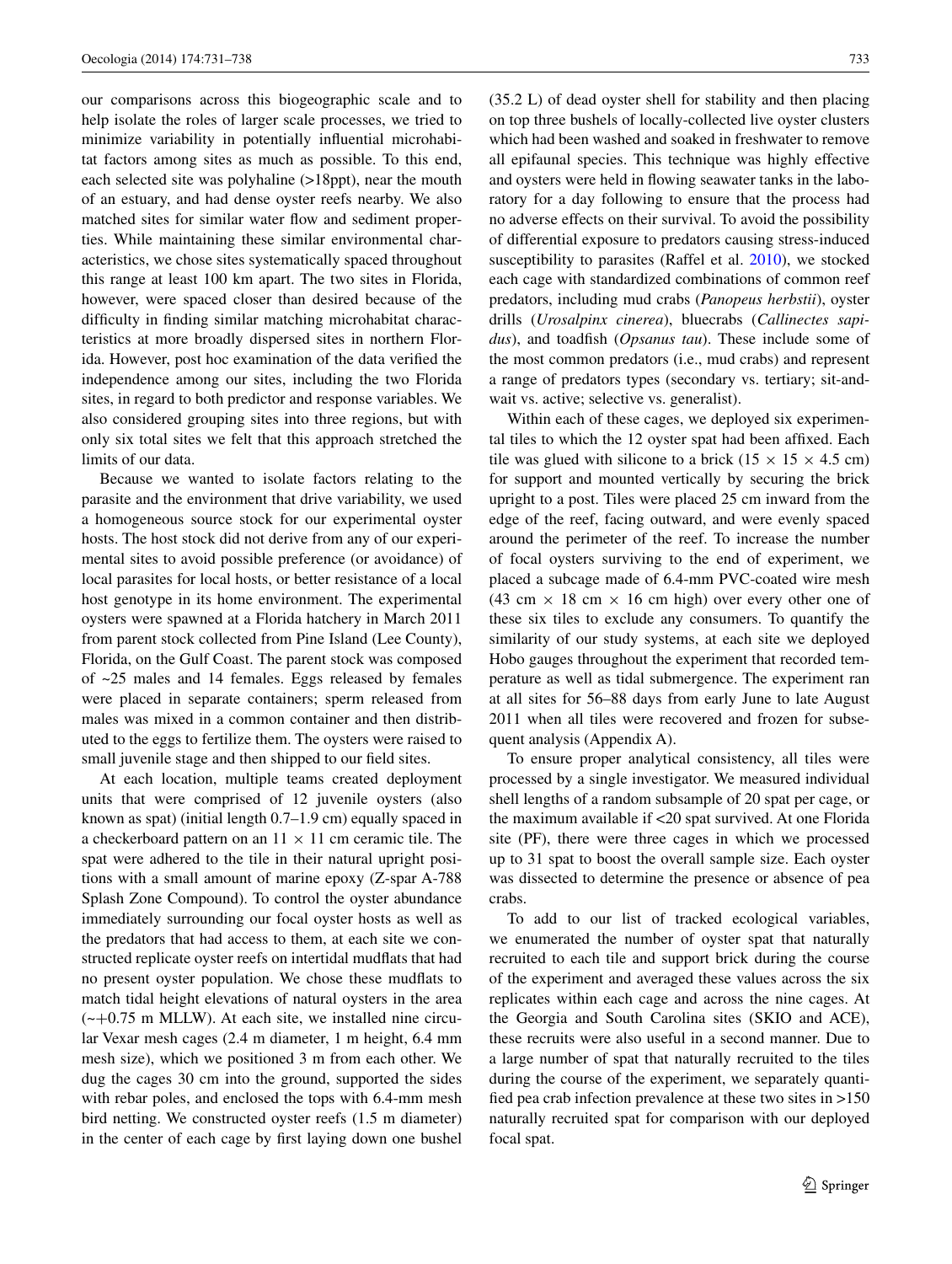Finally, to quantify relative host availability and related settling/recruitment cues for pea crabs, we quantified the density of large adult oysters ( $\geq$ 7.5 cm) on oyster reefs at each site. Specifically, we placed a  $0.25$ -m<sup>2</sup> quadrat on five separate reefs separated by at least 100 m that were located in the vicinity of our experimental set-up. All living adult oysters within each quadrat were excavated and enumerated, and adult oyster densities for the five quadrats at each site were averaged. In this manner, we could use adult oyster density in our analyses to examine if it is related to pea crab prevalence.

# Data analysis

To determine if host oysters varied in pea crab prevalence across sites, we performed a Chi square analysis on the overall effect of site (Proc logistic; SAS). Because site was significant in this analysis, we followed up with a test to probe whether any of our measured environmental variables might systematically explain the site-level variation. First, to ensure that experimental duration did not influence site-level infection prevalence, we regressed pea crab prevalence against experimental duration. Finding no effect of experimental duration on pea crab infection rates ( $F_{1,5} = 0.074$ ,  $P = 0.80$ ,  $R^2 = 0.018$ ), we proceeded to investigate other site-level variables. For this subsequent analysis, the site-level mean of pea crab prevalence was regressed against latitude, mean water temperature, mean hours of daily submergence, mean large adult oyster density, and mean oyster recruitment. The latter two variables were natural log-transformed. We created a series of nested generalized linear models, including an interceptonly null model and then all possible single- and two-factor additive models (the degrees of freedom limited including more terms simultaneously to create more complex candidate models). The most parsimonious model was identified according to Akaike's information criterion corrected for small sample sizes AIC<sub>c</sub>. Models were ranked according to their Akaike weight  $(w_i)$ , which was calculated as the model likelihood normalized by the sum of all model likelihoods; values close to 1 indicate greater confidence in the selection of the best model.

To analyze the effect of oyster size on pea crab infection prevalence, we performed a logistic regression using individual oyster sizes, site, and their interaction as the independent variables. Because oyster size measurements were not conducted for the two Florida sites, they were not included in this formal analysis.

The prevalence of pea crab infection varied between 24 and

## **Results**

Southeastern Atlantic Bight ( $\chi^2$  $\chi^2$  = 61.7, *P* < 0.0001; Fig. 2; Appendix A). Oysters at three sites (ACE, SKIO, and HH) had pea crab prevalence greater than 60 %. The average size of oyster spat across our sites was 28.7 mm  $\pm$  9.2 (SD). Logistic regression indicated that the size of a focal oyster did not influence its pea crab infection probability  $(\chi^2 = 0.12, df = 1, P = 0.73)$ , nor did the interaction of size with site ( $\chi^2 = 3.2$ ,  $df = 3$ ,  $P = 0.37$ ). Within infected spat across all sites, the predominately small size of pea crabs (<2 mm carapace width) suggested that they were very recent infections. At ACE, due to high sedimentation smothering oyster spat, spat survival was very low and resulted in a small sample size. In contrast to the high infection rates for focal spat, the prevalence of pea crabs in naturally recruiting spat when measured was considerably lower (SKIO =  $0.05$ ; ACE =  $0.09$ ; Fig. [2](#page-3-0)). These oysters were smaller [21.4 mm  $\pm$  4.8 (mean  $\pm$  SD)] and substantially younger hosts with far fewer days of environmental exposure.

The abundance of oyster spat recruitment (ln-transformed) across sites was highly and positively correlated with pea crab prevalence  $(R^2 = 0.92)$ ; pea crab preva-lence = [1](#page-4-0)1.8 [ln(oyster spat abundance)] + 10.4; Table 1; Fig. [3\)](#page-4-1). With a model weight of 0.88, this single variable model was the strong favorite in our AIC model comparison. Although there were interesting spatial patterns of other predictor variables, none of them were considered



<span id="page-3-0"></span>**Fig. 2** Percentage of experimental oysters (*Crassostrea virginica*) from the same genetic stock infected with pea crabs (*Zaops ostreus*) at our six experimental sites. Sites are listed from south to north (with sample sizes): *PF* Pellicer Flats, Marineland, Florida (154); *SA* Crescent Beach, St. Augustine, Florida (95); *SKIO* Skidway Island, Georgia (62); *ACE* Ace Basin, South Carolina (21); *MB* Masonboro Island, North Carolina (129); *HH* Hoop Hole Creek, near Morehead City, North Carolina (127). The two *bars* on the far *right* show the pea crab prevalence in naturally recruiting oyster spat which not only differed in genetic composition from the experimental oysters, but were also much younger and thus less exposed. The total number of oysters sampled is printed above the *bar* for each site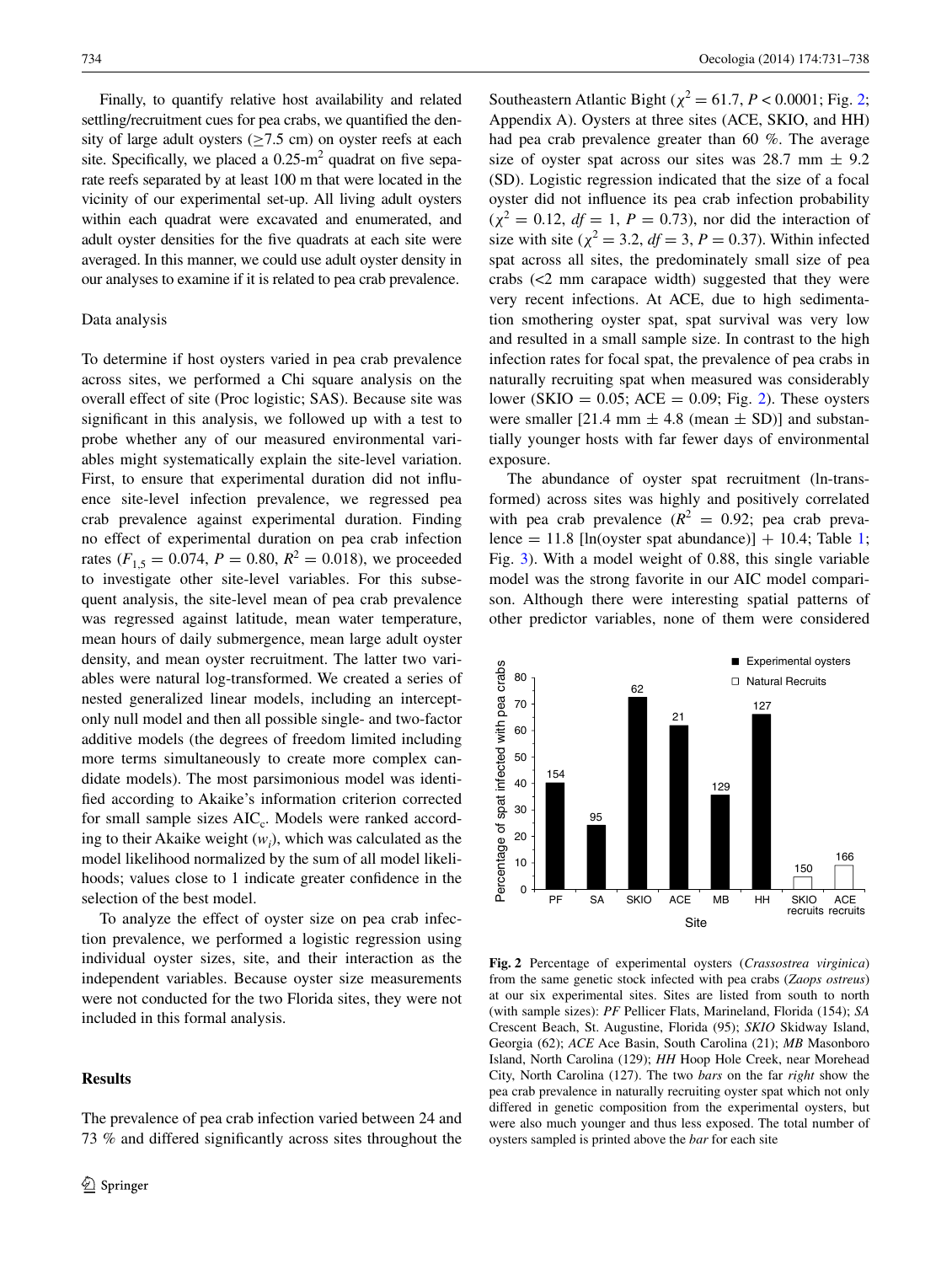<span id="page-4-0"></span>**Table 1** Model selection results for regression analyses on the prevalence of pea crab infection in host oysters at each site

| Pea crab infection prevalence |                                 |       |             |                                      |         |
|-------------------------------|---------------------------------|-------|-------------|--------------------------------------|---------|
| No. predictors Model          |                                 | $R^2$ |             | $AIC_c \quad \Delta AIC_c \quad w_i$ |         |
| $\Omega$                      | Null Model [Intercept]<br>only] |       | 59.5        | 5.4                                  | 0.06    |
| 1                             | Ln (oyster recruit-<br>ment)    |       | $0.92$ 54.1 | - 0                                  | 0.88    |
| 1                             | Temperature                     |       | 0.80 59.7   | 5.6                                  | 0.05    |
| 1                             | Ln (oyster density)             |       | 0.45, 66.0  | 11.9                                 | 0.002   |
|                               | Latitude                        |       | $0.23$ 68.0 | 13.9                                 | < 0.001 |
|                               | Submersion                      | 0.06  | 69.2        | 15.1                                 | < 0.001 |

All possible regression models using one and two predictor variables were compared; however, no two-variable model had an Akaike weight  $(w_i)$  greater than 0.00004, so they are not shown. Null model was run with intercept only.  $AIC_c$  is Akaike's information iriterion corrected for small sample size. The best model (shown in bold) as selected by the lowest  $AIC<sub>c</sub>$  is with the natural log of recruited oyster spat alone: [pea crab prevalence  $= 11.76$ (ln recruitment)  $+ 10.4$ ].  $\triangle AIC_c$  is the difference between the lowest AIC<sub>c</sub> score and the AIC<sub>c</sub> score of each model. Akaike weight  $(w_i)$  is calculated as the model likelihood,  $exp(-\Delta/2)$ , normalized by the sum of all model likelihoods; values close to 1 indicate greater confidence in the selection of a model



<span id="page-4-1"></span>**Fig. 3** The relationship of oyster spat recruitment with pea crab prevalence in host oysters (percentage of experimental oysters infected) at each site ( $R^2 = 0.92$ ,  $F_{1.5} = 48.2$ ,  $P = 0.002$ ). Pea crab prevalence =  $11.8$  [ln(oyster spat abundance)] +  $10.4$ 

strong explanations of pea crab infection (Table [1\)](#page-4-0). For example, although mean water temperature only differed by 2 °C across our sites, it was strongly and positively correlated with the prevalence of pea crabs, explaining 80 % of the spatial variability ( $R^2 = 0.80$ ; Table [1;](#page-4-0) Appendix B). However, the model with temperature had low Akaike weight (Table [1](#page-4-0)). Ambient large adult oyster density varied considerable among sites and was moderately correlated with pea crab prevalence; however, ultimately, it was not an influential variable in our model (Table [1](#page-4-0)). For the most part, submersion time was high and very similar at all sites, although site MB had considerably less submersion. Mean submersion time per tidal cycle at MB was 11.9 h compared to 17.5–19.4 h at the other five sites. However, this variable appeared to have little influence on pea crab infection rates (Table [1\)](#page-4-0). Likewise, latitude did not explain a significant portion of the variability in pea crab prevalence across sites. Latitude also failed to explain site level differences in water temperature ( $R^2 = 0.013$ ,  $F_{1.5} = 0.05$ ,  $P = 0.83$ ). Models with two predictor variables were also explored but they showed substantially higher  $AIC_c$  values and thus had extremely low Akaike weights.

#### **Discussion**

Despite standardizing several important host and environmental characteristics, the prevalence of pea crab infection of eastern oysters still varied by a factor of three across the Southeastern Atlantic Bight. This large difference in infection rates suggests that spatial variability in the pea crab parasites themselves or their interactions with abiotic and biotic factors are driving the observed pattern across a biogeographic range of 700 km. This spatial pattern of infection does not appear to vary linearly with latitude, suggesting that infection levels differ based on site-level variables, perhaps driven by larger-scale, non-linear processes.

Because pea crab prevalence was positively correlated with oyster recruitment, our study suggests that one of the most likely mechanisms driving variation in pea crab infection at large scales is regional variation in the supply of pea crab propagules. The highest levels of infection occurred in the Georgia/South Carolina region, which also had the highest levels of oyster recruitment in our study. The high levels of both pea crab prevalence and recruitment of natural oyster spat suggest that this may be a region that aggregates larvae or is particularly hospitable for them. This region does have unusually high tidal amplitude, and the associated high water flux could readily influence larval delivery (Butman [1987\)](#page-6-14). Regardless, the extremely high correlation of oyster recruitment and pea crab prevalence suggests that processes driving variation in oyster recruitment, such as hydrodynamics, or possibly food supply, similarly affect the recruitment of one of its common parasites. Oysters and pea crabs both have planktotrophic larvae that are long-lived, often residing in the water column for a month or more (Sandoz and Hopkins [1947](#page-7-10); Dekshenieks et al. [1993\)](#page-6-15). Both are spawned in the summer, with pea crabs typically trailing about 1 month after oysters, presumably so that they have sufficiently large, newly settled hosts to recruit to when they settle (Christensen and McDermott [1958](#page-6-11)). These findings suggest that recruitment limitation may affect pea crab populations, as has been suggested in some trematode parasite systems (Smith [2001](#page-7-14); Fredensborg et al. [2006](#page-6-0); Byers et al. [2008](#page-6-1)).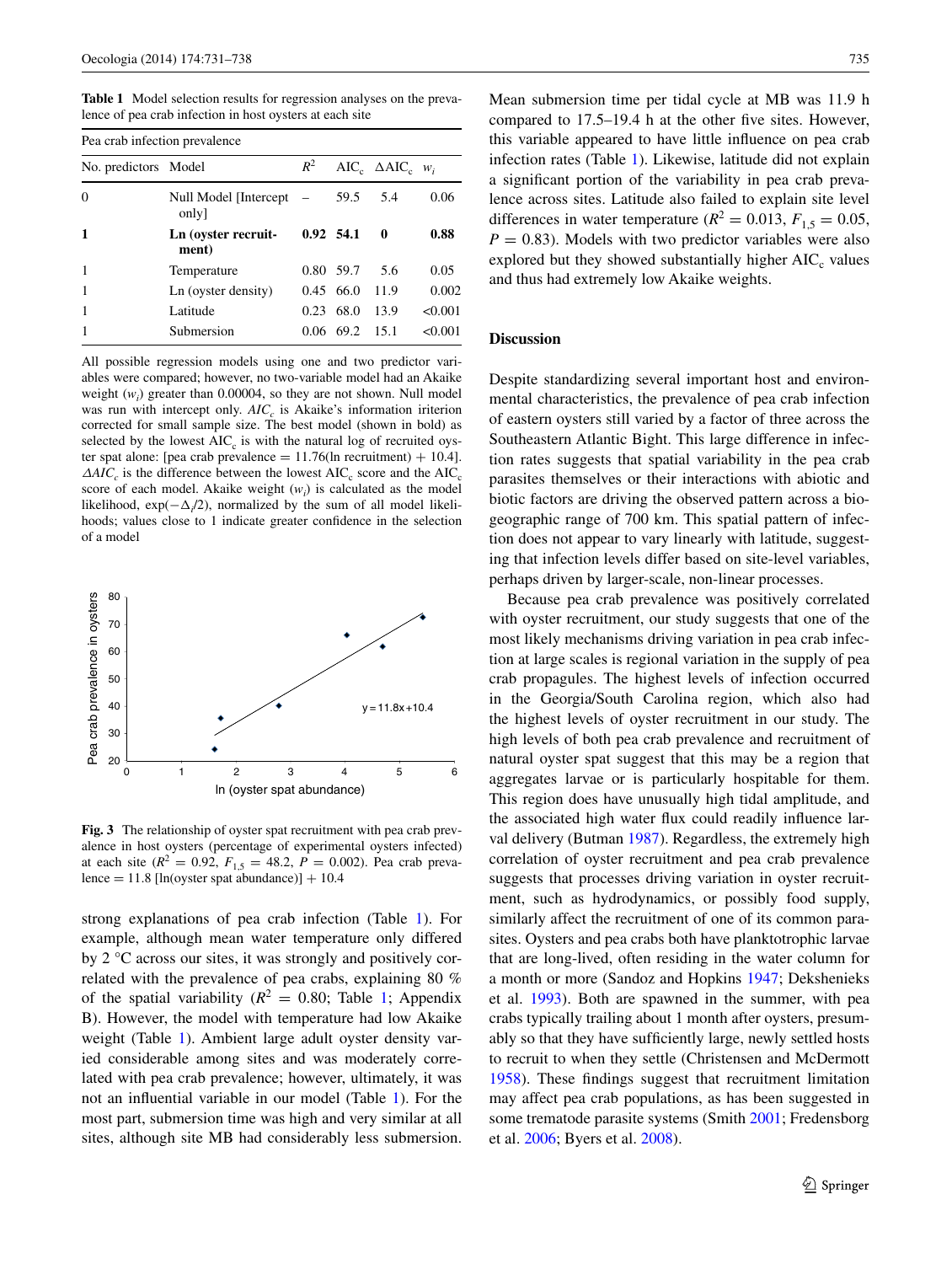Several factors support the notion that the pea crabs were new recruits and not local crabs that moved hosts. First, the pea crabs we observed were very small, and thus very young and consistent with the age and size of new settlers. Second, female pea crabs typically do not move from their host once settled. Male pea crabs can move between hosts in order to copulate; however, they live for less than 1 year (Christensen and McDermott [1958](#page-6-11)), and only new recruits should have been present in the months we sampled.

Temperature correlated with infection rates despite relatively small mean temperature differences between the sites. The effect of temperature was not spatially systematic, in that it did not vary significantly with latitude. The lack of such a relationship is not surprising, especially in summer, since solar insolation is high and similar throughout this region, allowing microsite differences in depth, flushing rate, and tidal factors to have a greater influence on temperatures (e.g., Helmuth et al. [2006\)](#page-6-16). Although the correlation between infection and temperature is not necessarily causal, there is a possible mechanistic expectation of such a linkage. Specifically, given the increased metabolism, population growth rates, and stress of most organisms at higher temperatures, both parasite exposure and the efficacy of infection often increase in a host with increasing environmental temperature (e.g., Mouritsen and Jensen [1997](#page-6-17); Harkonen et al. [2010;](#page-6-18) Garamszegi [2011;](#page-6-19) Paull and Johnson [2011;](#page-7-15) Macnab and Barber [2012;](#page-6-20) Zamora-Vilchis et al. [2012\)](#page-7-16). It remains to be seen, however, whether such small differences in mean summer temperature actually contribute to such influences in this system, or whether these temperatures are correlated with more influential variables such as hydrodynamics.

We were surprised that submersion time had no influence on pea crab infection across sites. This variable would seemingly control the exposure time of oyster hosts to pea crab propagules in the water. Pea crabs have been found to be more prevalent in subtidal compared to intertidal oysters (Galtsoff [1964](#page-6-12); Linton [1968;](#page-6-21) Parks [1968](#page-7-17); O'Beirn and Walker [1999](#page-7-12)). However, our data suggest that submersion time is not a limiting factor for pea crab infections in oyster spat, at least over the range of values captured here. Our oysters' submersion period admittedly was large at >11.8 h per day, and may have already provided saturating levels of submersion. Furthermore, the sites (apart from the MB site) were not only all exceptionally high in submersion time but differed little between one another, likely limiting our ability to detect its significance on pea crab infection rates (Appendix A).

In our analyses, the duration of the experiment, or number of days of exposure of oysters to the environment, also did not influence pea crab prevalence. However, logically at some point, a positive relationship between exposure time and prevalence likely exists. But our results suggest that the effect of the number of exposure days on prevalence does not build at a universal or linear rate. The PF site had 30 fewer days of exposure than our maximally exposed site at SA that was only 10 km away, yet PF had 15 % more infection. Perhaps the main effect of increased exposure days is increasing the probability of oysters being exposed during an episodic pulse of pea crab recruits.

Prevalence of infection in our focal experimental spat was substantially higher than in naturally recruiting spat, which we were able to compare at two sites (Fig. [2\)](#page-3-0). At least three factors could explain this difference. First, we examined natural spat that settled on the deployment tiles with our mounted focal oysters. These naturally setting spat were necessarily younger than our mounted focal oysters because they settled after the tiles were deployed, and thus their exposure time to contract infection was less than that of the focal oysters. The newly recruiting natural oyster spat possibly missed the main pulse of pea crab recruitment. Second, due to their Gulf Coast origin, the focal oysters likely differed from naturally recruiting oysters in their genetic composition, which was perhaps more susceptible to infection by local pea crabs. Finally, our focal oysters could have had higher susceptibility due to transport stress and acclimation to their new transplanted environments. All these factors were held constant among our focal oysters, and thus should not have influenced relative comparisons among sites, which was the primary intention of our study.

O'Beirn and Walker ([1999\)](#page-7-12) measured the prevalence of infection in adult intertidal oysters near our SKIO site in 1993–94 to be between 1 and 8 %, also sharply lower than values for our focal spat. In addition to the reasons for differences in natural versus experimental spat discussed above, there are two further reasons for differences between their findings and ours. First, our oysters were far younger, and younger oysters usually have higher prevalence of infection, perhaps because older oysters are more capable of shedding pea crab infection (Christensen and McDermott [1958\)](#page-6-11). Also, based on several lines of evidence, Christensen and McDermott [\(1958](#page-6-11)) suggest that pea crabs may preferentially invade oyster spat. Second, our study also differed from O'Beirn and Walker ([1999\)](#page-7-12) in that the studies occurred nearly 20 years apart. Temporal variability in pea crab prevalence may be as strong as spatial variability. Stauber [\(1945](#page-7-11)), working at a site in two consecutive years in Delaware Bay, found that pea crab prevalence changed by 25 % from the first year to the next. Collectively, these results highlight the need for further investigations aimed at disentangling the factors that control spatial and temporal variation in host–parasite dynamics.

Small-scale studies of parasite heterogeneity (e.g., Hechinger and Lafferty [2005](#page-6-22); Lopez et al. [2005;](#page-6-23) Torchin et al. [2005;](#page-7-18) de Montaudouin and Lanceleur [2011](#page-6-24)) have an advantage because the environment, and to some extent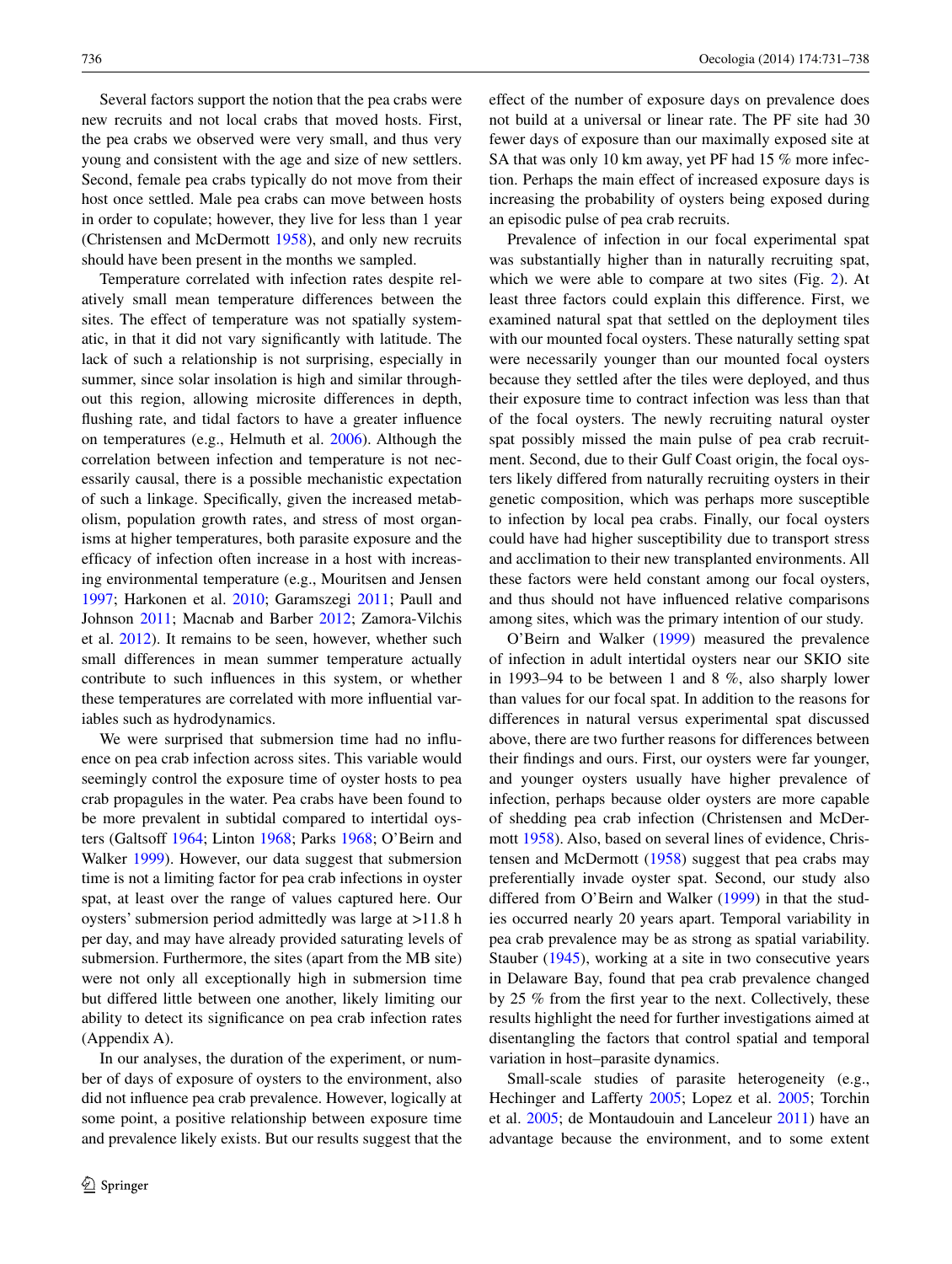host genetics, are held constant. Differences in infection between patches of hosts can often be presumed to be due to aspects of the parasite. But at a large scale, clearly more factors are free to vary, thus rendering an experimental approach particularly useful for disentangling mechanisms that affect host–parasite dynamics more broadly. The large-scale variation in prevalence of the parasite in our study appears to be driven by the abundance and infection efficacy of the parasite and the characteristics of the environment, and less by aspects of the host directly. A likely explanation for the high spatial variability is that there are differences in the source pool of pea crab propagules. In fact, because pea crab prevalence and recruitment of natural oyster spat were highly correlated, it suggests that certain hotspots like the Georgia/South Carolina region are generally attractive areas for larvae. This could be due to regional level processes that aggregate larvae in the area, or more localized conditions such as high water column productivity and warm temperatures that foster pelagic life stages. Temperature may play a small contributing role on pea crab infection processes, though its effects do not covary with latitude as systematically as one might initially expect.

Ultimately, our work has suggested that these potential biotic and abiotic mechanisms can drive high spatial variability in parasite infection in our system across a large regional scale. Whether these results can be extrapolated to additional host–parasite systems will require the increased use of large-scale experimentation. This study reminds us that exposing the large-scale patterns of parasites and the mechanisms behind them may prove increasingly important to predicting responses of infection to global change, since effects are not always most strongly driven by temperature or along latitudinal gradients.

**Acknowledgments** We thank Luke Dodd, H. Garland, P. Langdon, Jenna Malek, E. Pettis, Walt Rogers, and Heidi Weiskel for help in the field and Tom McCrudden for spawning and growing our hatchery oyster spat. This work was financially supported by the National Science Foundation (NSF-OCE-0961853).

#### **References**

- <span id="page-6-13"></span>Beach NW (1969) The oyster crab, *Pinnotheres ostreum* Say, in the vicinity of Beaufort, North Carolina. Crustaceana 17:87–199
- <span id="page-6-3"></span>Blakeslee AMH, Altman I, Miller AW, Byers JE, Hamer CE, Ruiz GM (2012) Parasites and invasions: a biogeographic examination of parasites and hosts in native and introduced ranges. J Biogeogr 39:609–622
- <span id="page-6-7"></span>Brown HE, Childs JE, Diuk-Wasser MA, Fish D (2008) Ecological factors associated with West Nile virus transmission, northeastern United States. Emerg Infect Dis 14:1539–1545
- <span id="page-6-14"></span>Butman CA (1987) Larval settlement of soft-sediment invertebrates: the spatial scales of pattern explained by active habitat selection and the emerging role of hydrodynamical processes. Oceanogr Mar Biol 25:113–165
- <span id="page-6-1"></span>Byers JE, Blakeslee AMH, Linder E, Cooper AB, Maguire TJ (2008) Controls of spatial variation in the prevalence of trematode parasites infecting a marine snail. Ecology 89:439–451
- <span id="page-6-2"></span>Byers JE, Altman I, Grosse AM, Huspeni TC, Maerz JC (2011) Using parasitic trematode larvae to quantify an elusive vertebrate host. Conserv Biol 25:85–93
- <span id="page-6-11"></span>Christensen AM, McDermott JJ (1958) Life history and biology of the oyster crab, *Pinnotheres ostreum* Say. Biol Bull 114:146–179
- <span id="page-6-4"></span>Crossan J, Paterson S, Fenton A (2007) Host availability and the evolution of parasite life-history strategies. Evolution 61:675–684
- <span id="page-6-24"></span>de Montaudouin X, Lanceleur L (2011) Distribution of parasites in their second intermediate host, the cockle *Cerastoderma edule*: community heterogeneity and spatial scale. Mar Ecol Prog Ser 428:187–199
- <span id="page-6-15"></span>Dekshenieks MM, Hofmann EE, Powell EN (1993) Environmental effects on the growth anddevelopment of eastern oyster,*Crassostrea virginica*(Gmelin, 1791), larvae: a modeling study.J Shellfish Res12:241–254
- <span id="page-6-0"></span>Fredensborg BL, Mouritsen KN, Poulin R (2006) Relating bird host distribution and spatial heterogeneity in trematode infections in an intertidal snail-from small to large scale. Mar Biol 149:275–283
- <span id="page-6-12"></span>Galtsoff PS (1964) The American oyster, *Crassostrea virginica*, Gmelin. United State Fish ad Wildlife Service, Fish Bull 64:1–480
- <span id="page-6-19"></span>Garamszegi LZ (2011) Climate change increases the risk of malaria in birds. Glob Change Biol 17:1751–1759
- <span id="page-6-18"></span>Harkonen L et al (2010) Predicting range expansion of an ectoparasite: the effect of spring and summer temperatures on deer ked *Lipoptena cervi* (Diptera: Hippoboscidae) performance along a latitudinal gradient. Ecography 33:906–912
- <span id="page-6-6"></span>Hatcher MJ, Taneyhill DE, Dunn AM, Tofts C (1999) Population dynamics under parasitic sex ratio distortion. Theor Popul Biol 56:11–28
- <span id="page-6-9"></span>Hawley DM, Altizer SM (2011) Disease ecology meets ecological immunology: understanding the links between organismal immunity and infection dynamics in natural populations. Funct Ecol 25:48–60
- <span id="page-6-22"></span>Hechinger RF, Lafferty KD (2005) Host diversity begets parasite diversity: bird final hosts and trematodes in snail intermediate hosts. Proc R Soc Lond B 272:1059–1066
- <span id="page-6-16"></span>Helmuth B et al (2006) Mosaic patterns of thermal stress in the rocky intertidal zone: implications for climate change. Ecol Monogr 76:461–479
- <span id="page-6-5"></span>Hudson PJ, Dobson AP, Newborn D (1998) Prevention of population cycles by parasite removal. Science 282:2256–2258
- <span id="page-6-21"></span>Linton TL (1968) Feasibility of raft culturing oysters in Georgia. In: Linton TL (ed) Proceedings of the Oyster Culture Workshop, July 11–13, 1967. University of Georgia and Georgia Game and Fisheries Commission, Marine Fisheries Division, Contribution Series Number 6, pp 69–73
- <span id="page-6-23"></span>Lopez JE, Gallinot LP, Wade MJ (2005) Spread of parasites in metapopulations: an experimental study of the effects of host migration rate and local host population size. Parasitology 130:323–332
- <span id="page-6-20"></span>Macnab V, Barber I (2012) Some (worms) like it hot: fish parasites grow faster in warmer water, and alter host thermal preferences. Glob Change Biol 18:1540–1548
- <span id="page-6-10"></span>Mercado-Silva N (2005) Condition index of the eastern oyster, *Crassostrea virginica* (Gmelin, 1791) in Sapelo Island Georgia: Effects of site, position on bed and pea crab parasitism. J Shellfish Res 24:121–126
- <span id="page-6-17"></span>Mouritsen KN, Jensen KT (1997) Parasite transmission between soft-bottom invertebrates: temperature mediated infection rates and mortality in *Corophium volutator*. Mar Ecol Prog Ser 151:123–134
- <span id="page-6-8"></span>Mouritsen KN, McKechnie S, Meenken E, Toynbee JL, Poulin R (2003) Spatial heterogeneity in parasite loads in the New Zealand